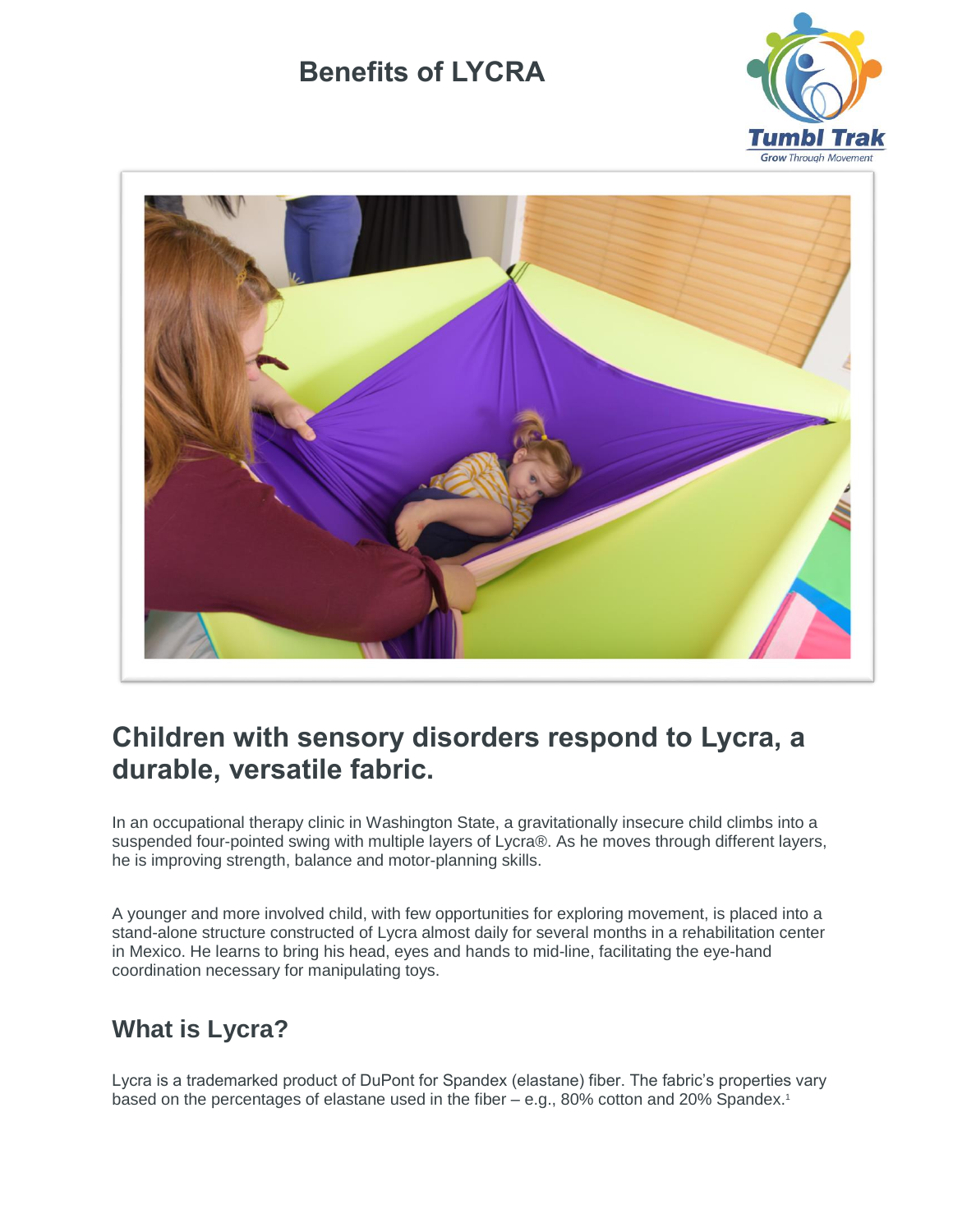While some commercial therapy Lycra products are costly, many occupational therapy practitioners fabricate their own therapeutic equipment. For example, Rosemary White, OTR/L, owner of Pediatric PT & OT Services in Seattle and Pacific NW Pediatric Therapy in Portland, Ore., created a swing from 3-4 layers of 60-inch double-width Lycra sewed together with an overlock stitch on a sewing machine, then stretched and suspended from four points.

Irene Ingram, OTR, owner of Therapeutic Designs and Services in Hartsville, S.C., buys fabric remnants at a much lower cost than the commercial companies, and makes tunnels from Lycra for families to use in home programs.

## **Therapeutic Value**

Lycra materials are widely used to facilitate children's adaptive interactions with their clinic, school and home environments, and contribute to positive motor, social and emotional outcomes through participation in the occupational performance domain of play.2 Suspended swings, sheets/blankets, ropes, tunnels and compression clothing made from Lycra are just some of the many products that have been used in the delivery of pediatric sensory integration [interventions.](http://occupational-therapy.advanceweb.com/Features/Articles/The-Sixth-Sense.aspx) Occupational therapy practitioners have designed individualized activities to facilitate these essential

components of function for family-developed goals:

- Integration of primitive reflexes through elongation, activation, strengthening and grading of multiple muscle synergies throughout the body, especially in the core, to achieve refined threedimensional movement;
- Strength and stability of the shoulders, arms and hands through grasp, weight-bearing and weight-shifting, and of the pelvis, knees and feet through weight-bearing;
- Dynamic stability with controlled mobility throughout the body, preventing fixing/holding or compensatory patterns;
- Balance and coordination through integration of vestibular and somatosensory input with each action; and
- **•** Depth and variability of respiratory functions to support posture, self-regulation, alertness and vocalizations.

### **Interviews With Experts**

Six occupational therapy practitioners specializing in the treatment of children with sensory processing disorders and physical disabilities agreed to be interviewed about why and how they use Lycra materials and equipment in their practices. The co-authors recorded and transcribed the telephone interviews and then coded the texts to extrapolate common themes and to link types of products with therapeutic activities currently used.

A frequent comment from therapists was that Lycra has become one of their favorite therapy tools for infants and children of different degrees of disability because it provides a wide range of therapeutic opportunities, from providing a cocoon-like space in which they feel extremely safe to a challenging environment where they are self-motivated to explore new movements. When asked the following questions, therapists replied:

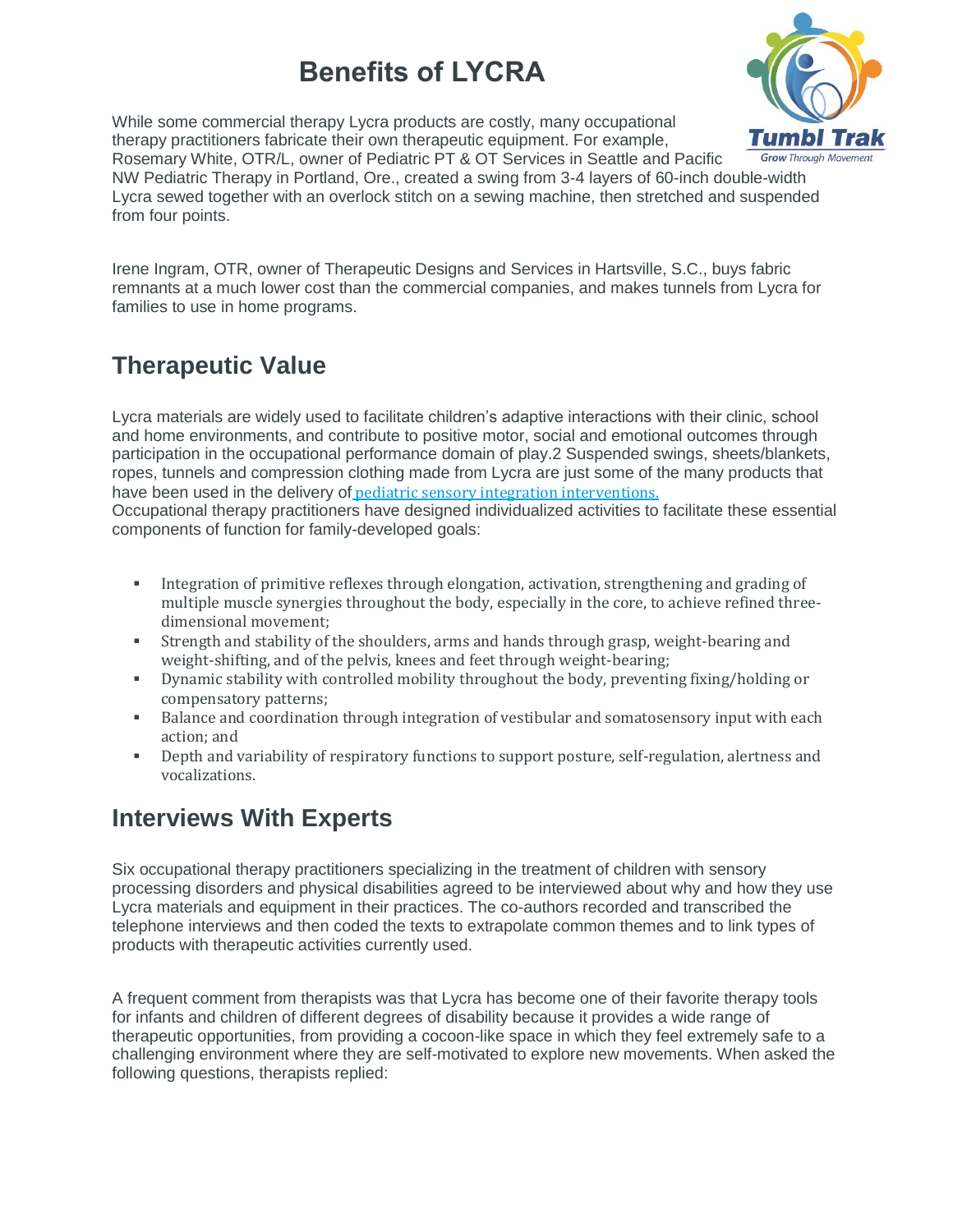

#### *When did you start using Lycra and why?*

OTs reported that they have used Lycra in their clinics, in clients' homes, and in a school context for many years. Introduced to it at continuing education events or by other therapists at their place of employment, they appreciate how it lends itself to versatile, therapeutic, and play-based activities.

#### *Which activities with Lycra are favorites of yours, as well as children's?*

Almost all agreed that their favorites were always the activities that provided opportunities for that just-right challenge while having fun. According to Angela Schoeppach, MA, OTR/L, director of rehabilitation at NorthLakes Community Clinic in Ashland, Wisc., children seem drawn to the suspended sheets and enjoy climbing in, exploring movement, and moving from layer to layer. It can be adapted in many ways for different needs.

For a child who is gravitationally insecure, Nancy Lawton-Shirley, OTR/L, owner of Points of Stillness in Hudson, Wisc., hangs one layer that almost touches the ground, puts some pillows in it, and introduces the child to a comfortable and safe experience that's possible while exploring an unstable surface. Her colleague Teresa Gillen, OTR/L, says, "That's probably the most popular piece of equipment that we use in the clinic."

Alexander Lopiccolo, COTA/L, CPT, NC, therapist at Bothell Pediatric & Hand Therapy in the Seattle area, says that the children's favorite activity is climbing up and down and transferring through layers in a four-pointed swing. He encourages therapists to explore their own creativity and share their discoveries. He recommends Lycra compression clothing and weighted blankets to parents because "that deep sustained pressure can help with body awareness, self-regulation, core activation, and shoulder stability."

#### *Can you describe the outcomes and results you've observed?*

Lawton-Shirley has observed changes such as reflex integration, more-efficient weight shifts, less gravitational insecurity, better quality of movements, and increased hand strength. On an annual trip for the Red Thread Charities, Lawton-Shirley and Gillen brought Lycra equipment to several Chinese orphanages and held training sessions about its use.

The staff had never before seen these children with sensory deprivation explore movement, play, smile and vocalize so much. They were intrigued by the joy they observed. Infants were particularly responsive while interacting with a stand-alone product created for babies.

This group of therapists considered Lycra a helpful tool to calm the nervous system when a child's arousal level causes difficulty transitioning from one activity to another. By tapping into so many sensory systems (tactile, proprioception and vestibular) that regulate emotional states, therapists have observed children achieving functional goals in the occupational performance areas of play and social participation by:

- Being motivated to play;
- Communicating wishes about play: what, when, with whom and how;
- **Engaging in spontaneous, parallel and collaborative play with their peers;**
- Taking turns and sharing with others.

*Are there any unique ways you have used equipment made from Lycra materials?*